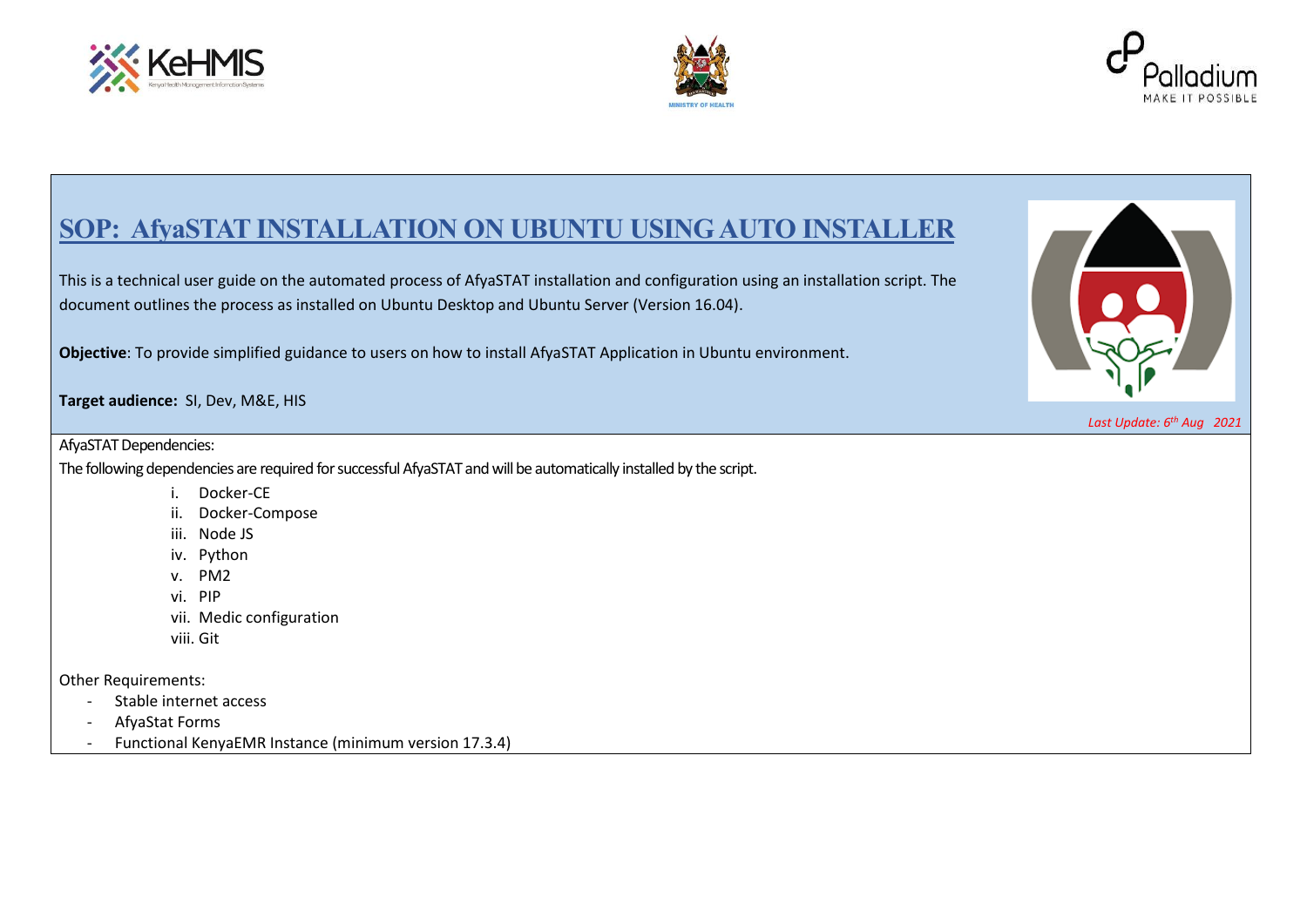





| <b>Step 1: Obtain installation resources:</b><br>Obtain correct AfyaSTAT installation resources and copy to Home folder/directory.<br>Confirm the following resources:<br>Afyastat_install_setup.sh<br>i.<br>ii.<br>Ansibleinstal.yml<br>kenyaemr-medic-os-compose.yml<br>iii.<br>listener.js<br>iv.<br>app-settings.json<br>v.<br>AfyaSTAT forms<br>vi.<br>The Installation folder should be name as <b>AfyaStat</b> while the folder containing the | Name<br>AfyaSTAT forms<br><b>A</b> afyastatListener<br>afyastat_install_setup.bash<br>afyastatinstall.yml<br><b>WE</b> Ansible_medic_Intallation.docx<br>app_settings.json<br>kenyaemr-medic-os-compose.yml<br>S listener.js<br>WE MedicMobile Docker Installation Guide.docx<br>package.json<br>package-lock.json<br>uploading forms.txt                                                                                                                                                                                                                                                                                                                                                                                                                                                                                                                                               |
|-------------------------------------------------------------------------------------------------------------------------------------------------------------------------------------------------------------------------------------------------------------------------------------------------------------------------------------------------------------------------------------------------------------------------------------------------------|-----------------------------------------------------------------------------------------------------------------------------------------------------------------------------------------------------------------------------------------------------------------------------------------------------------------------------------------------------------------------------------------------------------------------------------------------------------------------------------------------------------------------------------------------------------------------------------------------------------------------------------------------------------------------------------------------------------------------------------------------------------------------------------------------------------------------------------------------------------------------------------------|
| forms should be named as AfyaSTAT forms respectively.                                                                                                                                                                                                                                                                                                                                                                                                 | <b>Content of the AfyaSTAT resources folder</b>                                                                                                                                                                                                                                                                                                                                                                                                                                                                                                                                                                                                                                                                                                                                                                                                                                         |
| <b>Step 2: Set App-Settings configurations</b><br><b>Edit the App Settings file:</b><br>Open the app_settings.json file<br>Change all the base URLs to the IP Address of the KenyaEMR server.<br>e.g. "base url": "http://192.168.1.4:8080/"<br>NB: Due to the ssl issues, it is best to change the base URL to the IP Address of<br>the machine even if the host is localhost.                                                                       | "outbound": {<br>"cht client registration": {<br>"relevant to": "doc.type === 'contact' && doc.contact type === 'universal client' &&<br>"destination": {<br>"base url": "http://localhost:8080/",<br>" $auth$ ": {<br>"type": "basic",<br>"username": "admin",<br>"password key": "kenyaemr"<br>"path": "/openmrs/ws/rest/v1/edata/medicreqistration"<br>$"mapping":$ {<br>"reqistration": "doc",<br>"timestamp": "doc.reported date"<br>"cht client registration update": {<br>"relevant to": "doc.type === 'contact' && doc.contact type === 'universal client' &&<br>"destination": {<br>"base url": "http://localhost:8080/",<br>"auth": $\{$<br>"type": "basic",<br>"username": "admin",<br>"password key": "kenyaemr"<br>"path": "/openmrs/ws/rest/v1/edata/medicdemographicupdates"<br>"mapping": $\{$<br>"demographicUpdate": "doc",<br>"timestamp": "doc.reported date"<br>λ, |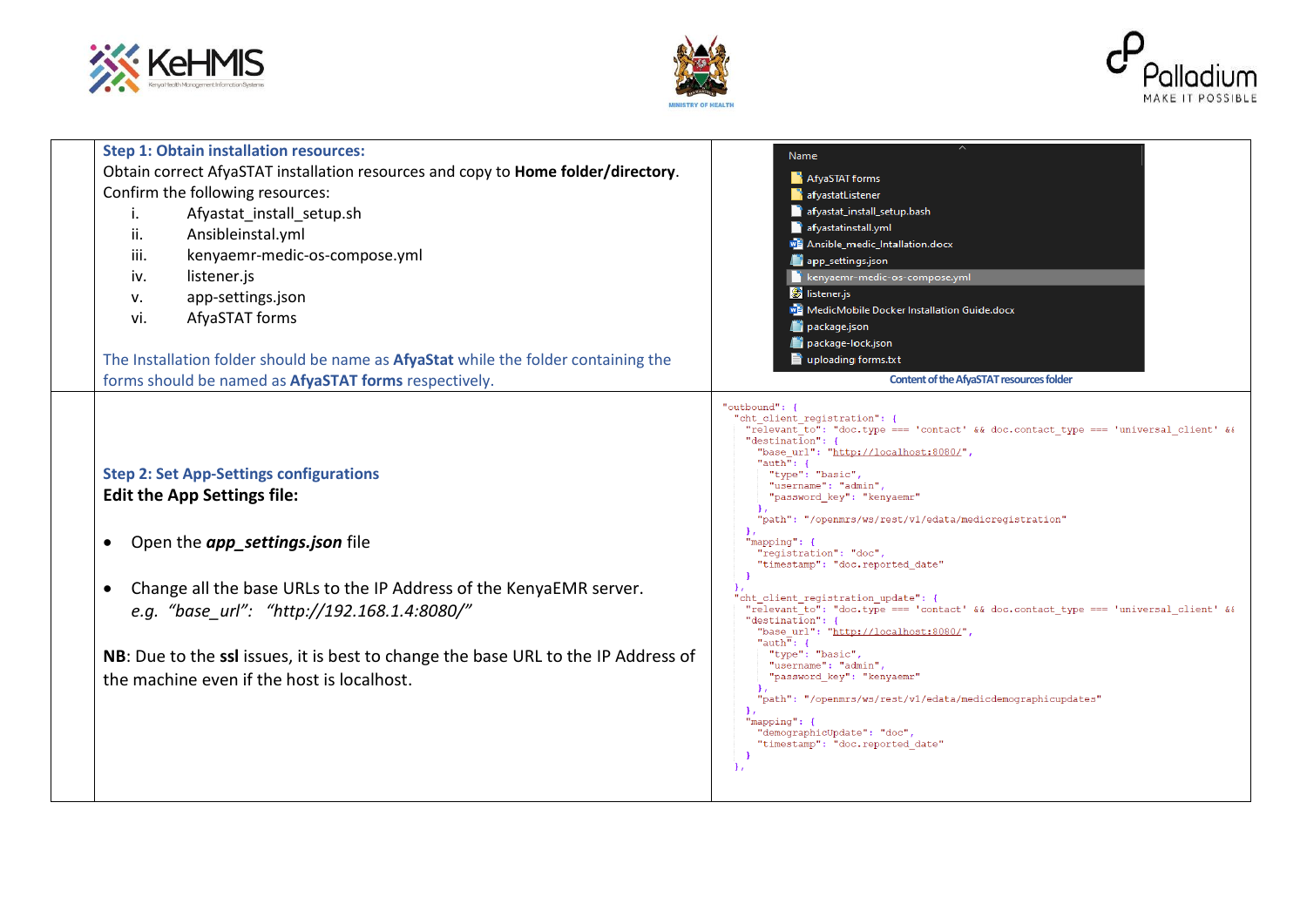





| Step: 3: Set Parameters in the installer script<br>Open the afyatat install setup.sh file and edit the following:<br>- mysql user: This is username for mysql instance used by KenyaEMR<br>mysql paswword: Password for the same account as above<br>This will enable the script to automatically access openmrs database and update the<br>global settings required for data exchange between KenyaEMR and AfyaSTAT.<br>NB: The username should be of the account with admin privileges on the database.<br>Save and close the file once done. | # MySQL settings<br>mysql user="username"<br>mysql password="password"<br>mysql base database="openmrs"<br>mysql information schema database="information schema"<br>echo "Updating openmrs global properties"                                                                                                                                                                                                                                                                                                                                                                                                                                                                                                                                                                                                                                                                                                                                                                                                                                                                                                                                                                                                                                                                                                                                                                                                                                                                                                                                                                                                    |
|-------------------------------------------------------------------------------------------------------------------------------------------------------------------------------------------------------------------------------------------------------------------------------------------------------------------------------------------------------------------------------------------------------------------------------------------------------------------------------------------------------------------------------------------------|-------------------------------------------------------------------------------------------------------------------------------------------------------------------------------------------------------------------------------------------------------------------------------------------------------------------------------------------------------------------------------------------------------------------------------------------------------------------------------------------------------------------------------------------------------------------------------------------------------------------------------------------------------------------------------------------------------------------------------------------------------------------------------------------------------------------------------------------------------------------------------------------------------------------------------------------------------------------------------------------------------------------------------------------------------------------------------------------------------------------------------------------------------------------------------------------------------------------------------------------------------------------------------------------------------------------------------------------------------------------------------------------------------------------------------------------------------------------------------------------------------------------------------------------------------------------------------------------------------------------|
|                                                                                                                                                                                                                                                                                                                                                                                                                                                                                                                                                 |                                                                                                                                                                                                                                                                                                                                                                                                                                                                                                                                                                                                                                                                                                                                                                                                                                                                                                                                                                                                                                                                                                                                                                                                                                                                                                                                                                                                                                                                                                                                                                                                                   |
| <b>Step 4: Execute the AfyaSTAT installation script</b><br>Open the terminal window (Ctrl+ Alt+T)-<br>Run the afyastat install setup.sh by executing the following command:<br>sudo bash afyastat install setup.sh<br>This process might take a few minutes depending on computer speed and<br>might need a stable internet connectivity. Please wait till the process<br>completes.<br>Wait for the installer to execute while responding appropriately to the                                                                                 | botienoh@botienoh: ~/AfyaStat<br>leading package lists Done<br>otienoh@botienoh:~\$ cd AfyaStat/ <mark>.</mark><br>otienoh@botienoh:~/AfyaStat\$ sudo bash afyastat install setup.bash<br>lease wait !!!<br>installing ansible<br>Ansible is a radically simple IT automation platform that makes your applications and s<br>stems easier to deploy. Avoid writing scripts or custom code to deploy and update your<br>applications- automate in a language that approaches plain English, using SSH, with no a<br>ents to install on remote systems.<br>ttp://ansible.com/<br>More info: https://launchpad.net/~ansible/+archive/ubuntu/ansible<br>ress [ENTER] to continue or Ctrl-c to cancel adding it.<br>et:l http://ppa.launchpad.net/ansible/ansible/ubuntu focal InRelease [18.0 kB]<br>lit:2 http://mu.archive.ubuntu.com/ubuntu focal InRelease<br>http://mu.archive.ubuntu.com/ubuntu focal-updates InRelease<br>itt:4 http://mu.archive.ubuntu.com/ubuntu focal-backports InRelease<br>Hit:5 http://mu.archive.ubuntu.com/ubuntu focal-security InRelease<br>Ect:6 http://ppa.launchpad.net/ansible/ansible/ubuntu focal/main amd64 Packages [636 B]<br>Set:7 http://ppa.launchpad.net/ansible/ansible/ubuntu focal/main Translation-en [472 B]<br>Fetched 19.2 kB in 2s (12.1 kB/s)<br>Reading package lists Done<br>Hit:1 http://ppa.launchpad.net/ansible/ansible/ubuntu focal InRelease<br>Hit:2 http://mu.archive.ubuntu.com/ubuntu focal InRelease<br>Hit:3 http://mu.archive.ubuntu.com/ubuntu focal-updates InRelease<br>Hit:4 http://mu.archive.ubuntu.com/ubuntu focal-backports InRelease |
| prompts on the screen i.e. Pressing ENTER when required and pressing "Y"<br>when prompted to continue.                                                                                                                                                                                                                                                                                                                                                                                                                                          | Hit:5 http://mu.archive.ubuntu.com/ubuntu focal-security InRelease<br>eading package lists Done<br>uilding dependency tree<br>leading state information Done<br>6 packages can be upgraded. Run 'apt list --upgradable' to see them.<br>Reading package lists Done<br>Building dependency tree<br>leading state information Done<br>The following additional packages will be installed:                                                                                                                                                                                                                                                                                                                                                                                                                                                                                                                                                                                                                                                                                                                                                                                                                                                                                                                                                                                                                                                                                                                                                                                                                          |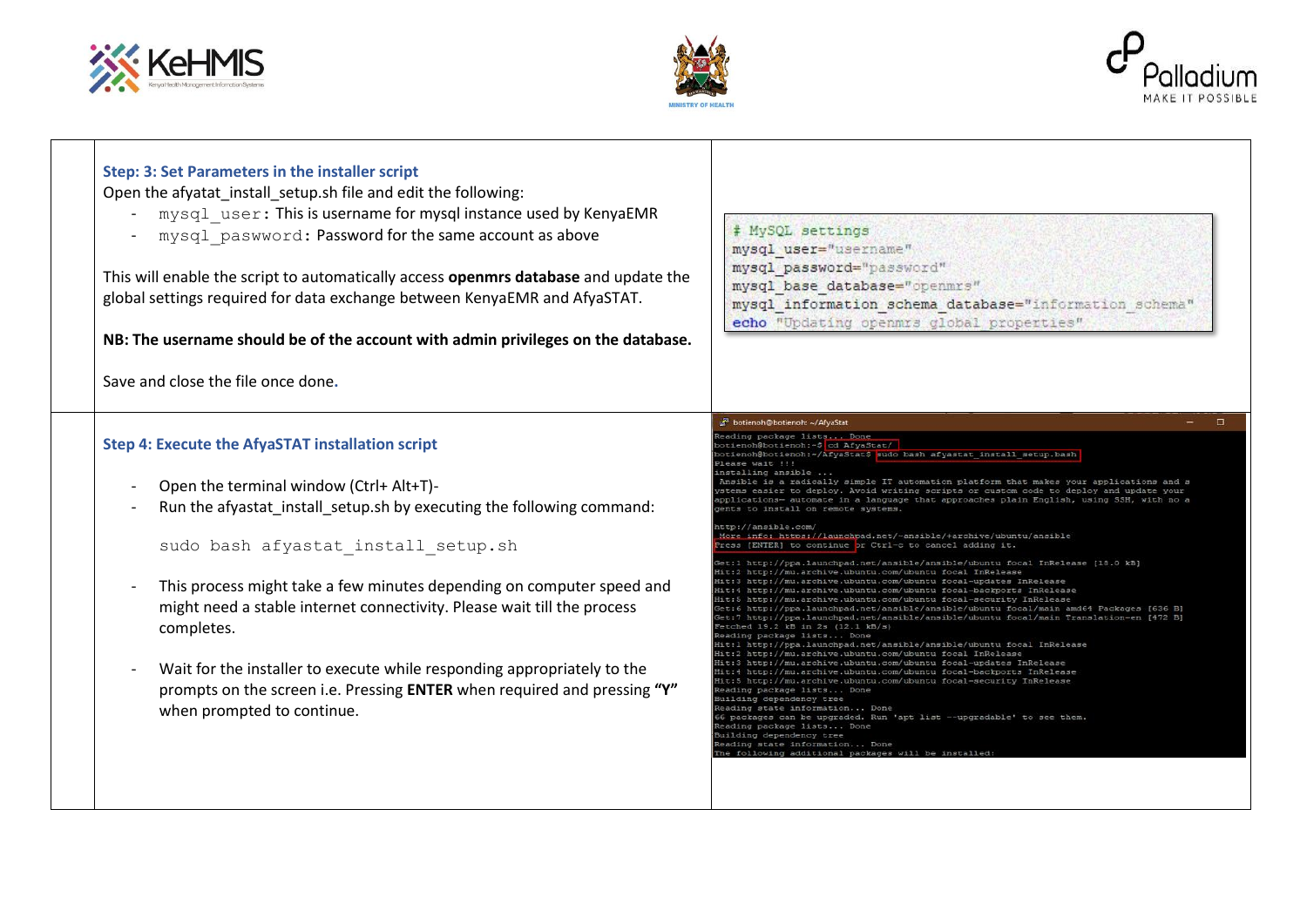

┬





| Launch the AfyaSTAT Instance<br>Access the application on this link: https://localhost:7200/<br>(Mozilla Firefox browser is most preferred.)                                                                                                                                                                                                                                                                                                                                                                                                                                                                                                                                                                                       |                                                                                                                                                                                                                 | <b>E E MEDIC MODILE - MOZILLA FIFEFOX</b><br>Medic Mobile<br>$\leftarrow$ $\rightarrow$ $\alpha$ $\alpha$ | $\mathbb{I} \cap \mathbb{I} \cap \mathbb{I} \cap \mathbb{I} \cap \mathbb{I} \cap \mathbb{I} \cap \mathbb{I} \cap \mathbb{I} \cap \mathbb{I} \cap \mathbb{I} \cap \mathbb{I} \cap \mathbb{I} \cap \mathbb{I} \cap \mathbb{I} \cap \mathbb{I} \cap \mathbb{I} \cap \mathbb{I} \cap \mathbb{I} \cap \mathbb{I} \cap \mathbb{I} \cap \mathbb{I} \cap \mathbb{I} \cap \mathbb{I} \cap \mathbb{I} \cap \mathbb{I} \cap \mathbb{I} \cap \mathbb{I} \cap \mathbb{$<br><sup>1</sup> ● 感 l <b>ocalhost</b> :5988/medic/login?redirect=http%3A%2F%2Flocalhost%3A59 (90%) … ▽ ☆<br><b>MEDIC MOBILE</b><br>User name                                                                                                      |
|------------------------------------------------------------------------------------------------------------------------------------------------------------------------------------------------------------------------------------------------------------------------------------------------------------------------------------------------------------------------------------------------------------------------------------------------------------------------------------------------------------------------------------------------------------------------------------------------------------------------------------------------------------------------------------------------------------------------------------|-----------------------------------------------------------------------------------------------------------------------------------------------------------------------------------------------------------------|-----------------------------------------------------------------------------------------------------------|--------------------------------------------------------------------------------------------------------------------------------------------------------------------------------------------------------------------------------------------------------------------------------------------------------------------------------------------------------------------------------------------------------------------------------------------------------------------------------------------------------------------------------------------------------------------------------------------------------------------------------------------------------------------------------------------------------------|
| NB: Please accept the security exception warnings by the browser due to non-<br>recognized https license.                                                                                                                                                                                                                                                                                                                                                                                                                                                                                                                                                                                                                          |                                                                                                                                                                                                                 |                                                                                                           | Password<br>Login<br>Bamanankan (Bambara) English Español (Spanish) Francais (French)<br>हिन्दी (Hindi) Bahasa Indonesia (Indonesian) नेपाली (Nepali) Kiswahili (Swahili)                                                                                                                                                                                                                                                                                                                                                                                                                                                                                                                                    |
| Setting medic-os and listener to auto restart on reboot<br>oot@botienoh:~# sudo bash<br>root@botienoh:~# docker ps -a<br>CONTAINER ID IMAGE<br>COMMAND<br><b>STATUS</b><br><b>PORTS</b><br><b>NAMES</b><br>343c0130f1cc medicmobile/medic-os:cht-3.9.0-rc.1<br>"/bin/bash -l /boot/"<br>Exited (137) 20 minutes ago<br>medic-os<br>3b4d799153de medicmobile/haproxy:rc-1.16<br>"/entrypoint.sh $-f$ /"<br>Exited (137) 20 minutes ago<br>haproxy<br>root@botienoh:~# docker update --restart unless-stopped 343c0130f1cc<br>343c0130f1cc<br>root@botienoh:~# docker update --restart unless-stopped 3b4d799153de<br>3b4d799153de<br>root@botienoh:~# sudo reboot now<br>Configuring medic-os to start listener.js on system reboot | sudo bash<br>docker ps -a<br>command above)<br>command above<br>Configuring pm2 to start listener.js on system reboot<br>i.<br>ii.<br>the correct user<br>iii.<br>iv.<br>v.<br>vi.<br>vii.<br>Reboot when done. | Navigate into the folder with listener.js<br>Copy and execute the code as is.                             | docker update --restart unless-stopped medic_os_container_id (obtained from the<br>docker update --restart unless-stopped haproxy_id_container_id (obtained from the<br>Configure pm2 to start on reboot by issuing the command pm2 startup. This will automatically<br>detect the default service used by the system and will generate appropriate command to add pm2<br>to the service. Please note that the command should be executed without sudo in order to capture<br>If the current user is not sudo, please switch users using sudo su username.<br>Execute sudo pm2 start listener.js to start the script<br>Execute sudo pm2 save to add the script to the list of those to be started on reboot |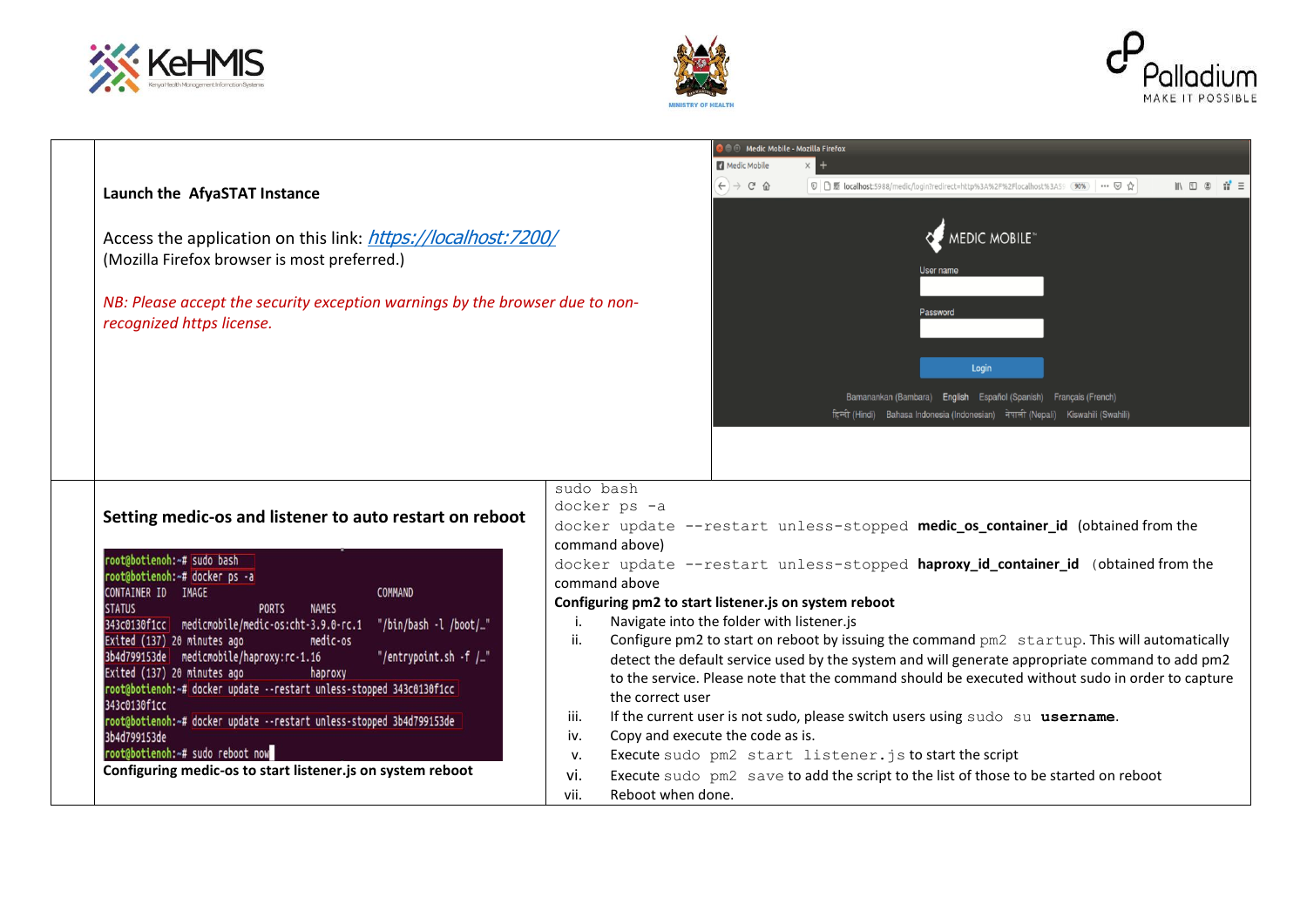





| <b>TROUBLESHOOTING</b> |                                                                                                                                                                                                                                                                                                                                                                                                                                                                                                                                                           |  |  |  |
|------------------------|-----------------------------------------------------------------------------------------------------------------------------------------------------------------------------------------------------------------------------------------------------------------------------------------------------------------------------------------------------------------------------------------------------------------------------------------------------------------------------------------------------------------------------------------------------------|--|--|--|
|                        | <b>TROUBLESHOOTING AFYASTAT INSTALLATION</b><br>Try the following if your instance of Afyastat fails to start. You can identify the issue by checking the medic-os logs. Here are possible errors                                                                                                                                                                                                                                                                                                                                                         |  |  |  |
| i.                     | Retry the script:<br>Reboot and try rerunning the script one more time using the above steps.<br>Ensure the Operating system environment is compatible with the version of AfyaSTAT you are trying to install                                                                                                                                                                                                                                                                                                                                             |  |  |  |
| ii.                    | CouchDB failed to start properly.<br>a) Check if the environment variables are set password is set correctly<br>echo \$DOCKER COUCHDB ADMIN_PASSWORD<br>echo \$COUCH URL<br>echo \$COUCH_NODE_NAME<br>NB: where the settings are incorrectly set, clear all the docker container for haproxy and medic-os and reboot.<br>Manually update the variables correctly<br>Re-install docker container for medic-os by executing the following command:<br>sudo docker-compose -f kenyaemr-medic-os-compose.yml up -d<br>Proceed from step 5 on this user guide. |  |  |  |
|                        | b) Check to make sure CouCHDB password is set under haproxy section in the .yml file                                                                                                                                                                                                                                                                                                                                                                                                                                                                      |  |  |  |
|                        | c) Try Restarting haproxy and medic-os<br>sudo docker start haproxy<br>sudo docker start medic-os Wait for a couple of minutes (5min max)                                                                                                                                                                                                                                                                                                                                                                                                                 |  |  |  |
|                        | d) Check if there is port conflict with :5988 by running this command: sudo $lsof -i : 5988$<br>Consider killing IPV6 process and restart haproxy and medic-os                                                                                                                                                                                                                                                                                                                                                                                            |  |  |  |